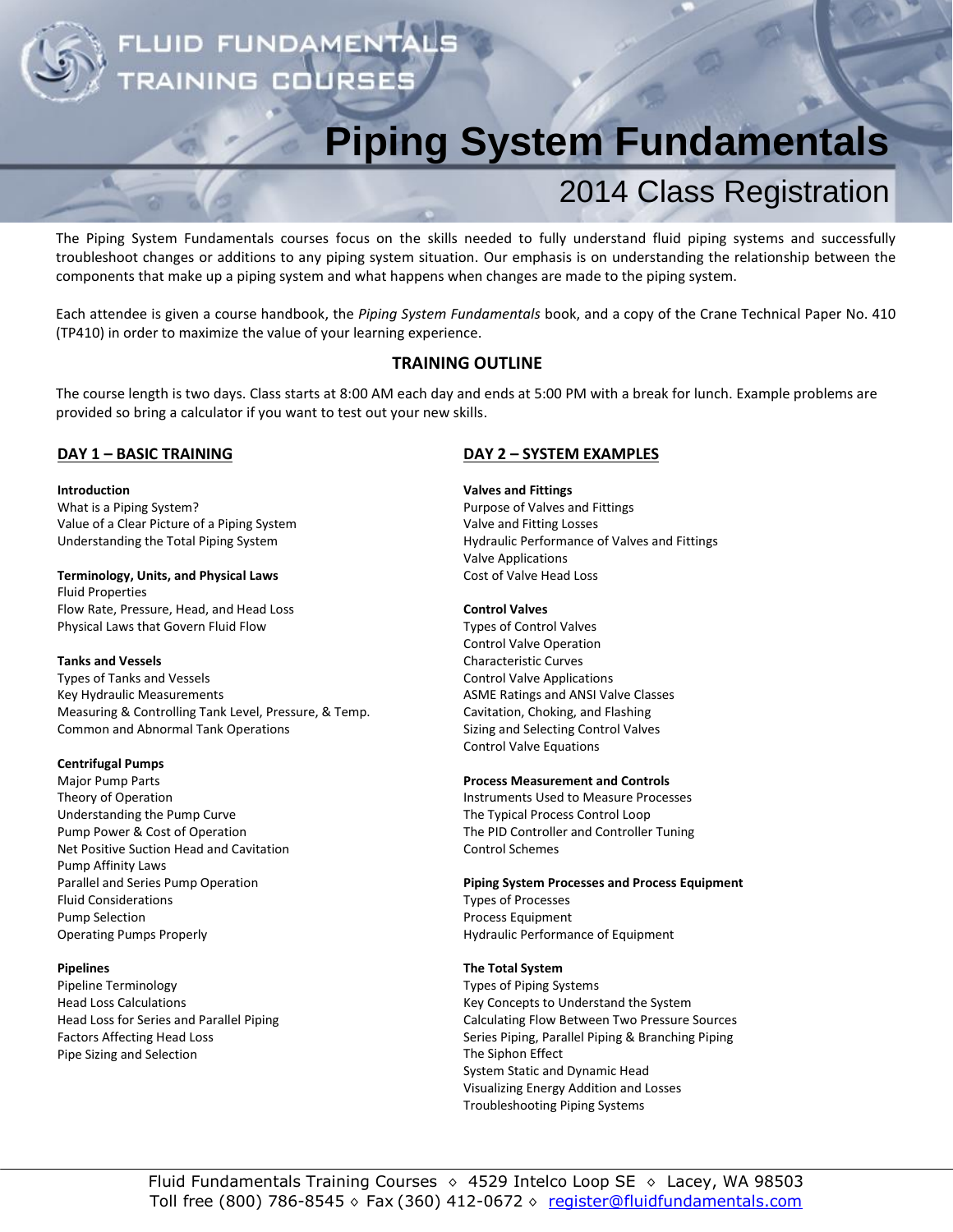## **Class Registration**

**To register:** Fax (360) 412-0672, call (800) 786-8545, or email [register@fluidfundamentals.com](mailto:register@fluidfundamentals.com) This registration form does not guarantee that a seat is held for the registrant(s). Call to confirm seating availability.

**Course fee:** The early registration fee of \$895 includes the two-day seminar, course workbook and Crane's TP410. The registration fee on the day of the class is \$995.

**Cancellation Policy:** If notification is received at least two weeks prior to the start of the course, credit may be granted to a later seminar date. No refunds are available for cancellations made less than 30 days prior to the start of the scheduled course. If for any reason we are required to cancel a class, our liability is limited to the return of the registration fee.

**Guarantee:** Engineered Software offers the highest quality training available. If you are dissatisfied for any reason, notify the instructor prior to the end of the first day and you may withdraw and receive a 100% tuition refund.

**Class size**: Limited to 40.

**Continuing Education Unit (CEU):** Completion of the Piping System Fundamentals Training is credited as 1.5 CEU's.

## **Courses are offered on the following 2014 schedule:**

| Tampa, FL - October 15-16, 2014<br>Houston, TX - September 17-18, 2014 |  |
|------------------------------------------------------------------------|--|
|------------------------------------------------------------------------|--|

Columbus, OH – November 12-13, 2014

| <b>Method of Payment (Check one):</b>                                                                                                                                                                                                                            |             |           |                                                                            |                                       |                                |  |                                         |                       |  |
|------------------------------------------------------------------------------------------------------------------------------------------------------------------------------------------------------------------------------------------------------------------|-------------|-----------|----------------------------------------------------------------------------|---------------------------------------|--------------------------------|--|-----------------------------------------|-----------------------|--|
|                                                                                                                                                                                                                                                                  | $\Box$ Visa | $\Box$ MC | $\Box$ Amex                                                                | □Purchase Order*                      |                                |  | □Check (Payable to Engineered Software) |                       |  |
| Card Number:                                                                                                                                                                                                                                                     |             |           |                                                                            |                                       | Exp. Date:                     |  |                                         | Security Code:        |  |
| Name On Card:                                                                                                                                                                                                                                                    |             |           |                                                                            |                                       |                                |  |                                         |                       |  |
| Signature:                                                                                                                                                                                                                                                       |             |           |                                                                            |                                       |                                |  |                                         |                       |  |
|                                                                                                                                                                                                                                                                  |             |           |                                                                            |                                       | <b>Attendee Information **</b> |  |                                         |                       |  |
| Requested Class Date (check one):                                                                                                                                                                                                                                |             |           |                                                                            |                                       |                                |  |                                         |                       |  |
|                                                                                                                                                                                                                                                                  |             |           | □ Houston, TX - September 17-18, 2014<br>□ Tampa, FL - October 15-16, 2014 | □ Columbus, OH - November 12-13, 2014 |                                |  |                                         |                       |  |
| In order to notify you of class changes or cancellations, contact information MUST be completely filled out.                                                                                                                                                     |             |           |                                                                            |                                       |                                |  |                                         |                       |  |
| Name:                                                                                                                                                                                                                                                            |             |           |                                                                            |                                       | Email:                         |  |                                         |                       |  |
| Company:                                                                                                                                                                                                                                                         |             |           |                                                                            |                                       | Title:                         |  |                                         |                       |  |
| Address:                                                                                                                                                                                                                                                         |             |           |                                                                            |                                       |                                |  |                                         |                       |  |
| City:                                                                                                                                                                                                                                                            |             |           |                                                                            | State:                                | Zip:                           |  |                                         |                       |  |
| Phone:                                                                                                                                                                                                                                                           |             |           |                                                                            | Fax:                                  |                                |  | $PE#$ :                                 |                       |  |
| Pleases select the version of the CRANE TP410 you would prefer                                                                                                                                                                                                   |             |           |                                                                            |                                       |                                |  | $\Box$ US Edition                       | $\Box$ Metric Edition |  |
| Pleases select the version of Piping System Fundamentals you would prefer<br>$\Box$ US Edition<br>$\Box$ Metric Edition<br>Please Mail this form to:<br>For your convenience you may also:                                                                       |             |           |                                                                            |                                       |                                |  |                                         |                       |  |
| Engineered Software, Inc.<br>Fax to: (360) 412-0672<br>c/o Fluid Fundamentals Training<br>E-mail to: register@fluidfundamentals.com<br>4529 Intelco Loop SE<br>Phone Registration is available from<br>Lacey, WA 98503-5941<br>7am to 3:30pm PDT: (800) 786-8545 |             |           |                                                                            |                                       |                                |  |                                         |                       |  |

\* Invoice to be paid prior to beginning of class.

\*\* For additional attendees, a second sheet has been provided. If you need more spaces to register additional people please make a copy of the following attendee registration sheet and use it to include all attendee registrations and return with the Payment Method form.